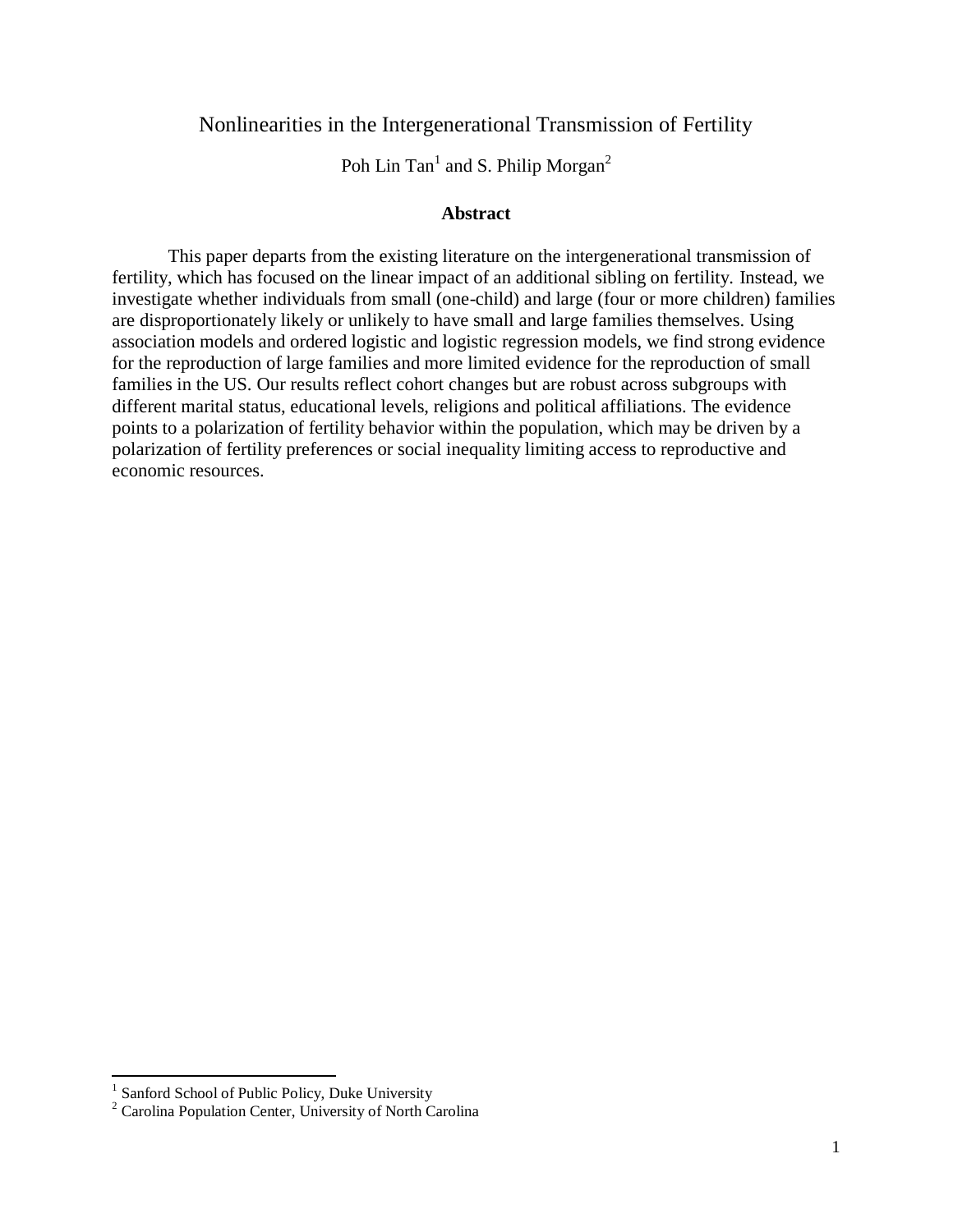#### **Introduction**

There is by now strong evidence that the number of children that an individual has is correlated with the number of siblings that he or she has. This transmission of fertility across generations has been attributed to a mixture of biological and socioeconomic mechanisms, including transmission of fecundity, fertility preferences and socioeconomic characteristics. Using Danish registry data, Murphy and Knudsen (2002) find that the transmission of fertility cannot be fully explained by the transmission of socioeconomic characteristics. Again using Danish registry data but restricting their analysis to monozygotic and dizygotic twins, Kohler, Rodgers and Christensen (1999) argue that the intergenerational transmission of fertility is attributable in part to genetic transmission of childbearing preferences, and that the relative importance of these genetic influences has grown over time as fertility control becomes more viable and acceptable.

This paper departs from the existing empirical literature on the intergenerational transmission of fertility, which has largely focused on the linear impact of an additional sibling on fertility. Instead, we investigate whether individuals from small (one-child) and large (four or more children) families are disproportionately likely or unlikely to have small and large families themselves. The reproduction of small families may be particularly weak or strong, since only children may a) feel that they have missed out on the experience of having a sibling and wish to provide their own children with this experience, or alternatively, b) be less likely to buy into the common perception that only children are lonely if their own experiences were positive. The logic is similar for large families: children from these families may a) find having a large number of siblings limited each child's access to privacy or parental resources, or b) be more likely to appreciate the benefits of having a large family if their own experiences were positive. Finally, the reproduction of large families could also be the result of lower levels of reproductive knowledge or access to resources among disadvantaged population subgroups.

Nonlinearities in the intergenerational transmission of fertility may have particularly strong policy implications for countries with very low fertility or high social inequality. In lowfertility countries, strong reproduction of small families may further depress fertility and help to explain why German and Austrian women of prime childbearing ages, who are more likely to come from small families than other European women, have below-replacement ideal family sizes (Goldstein, Lutz and Testa 2003). In high-inequality countries, strong reproduction of large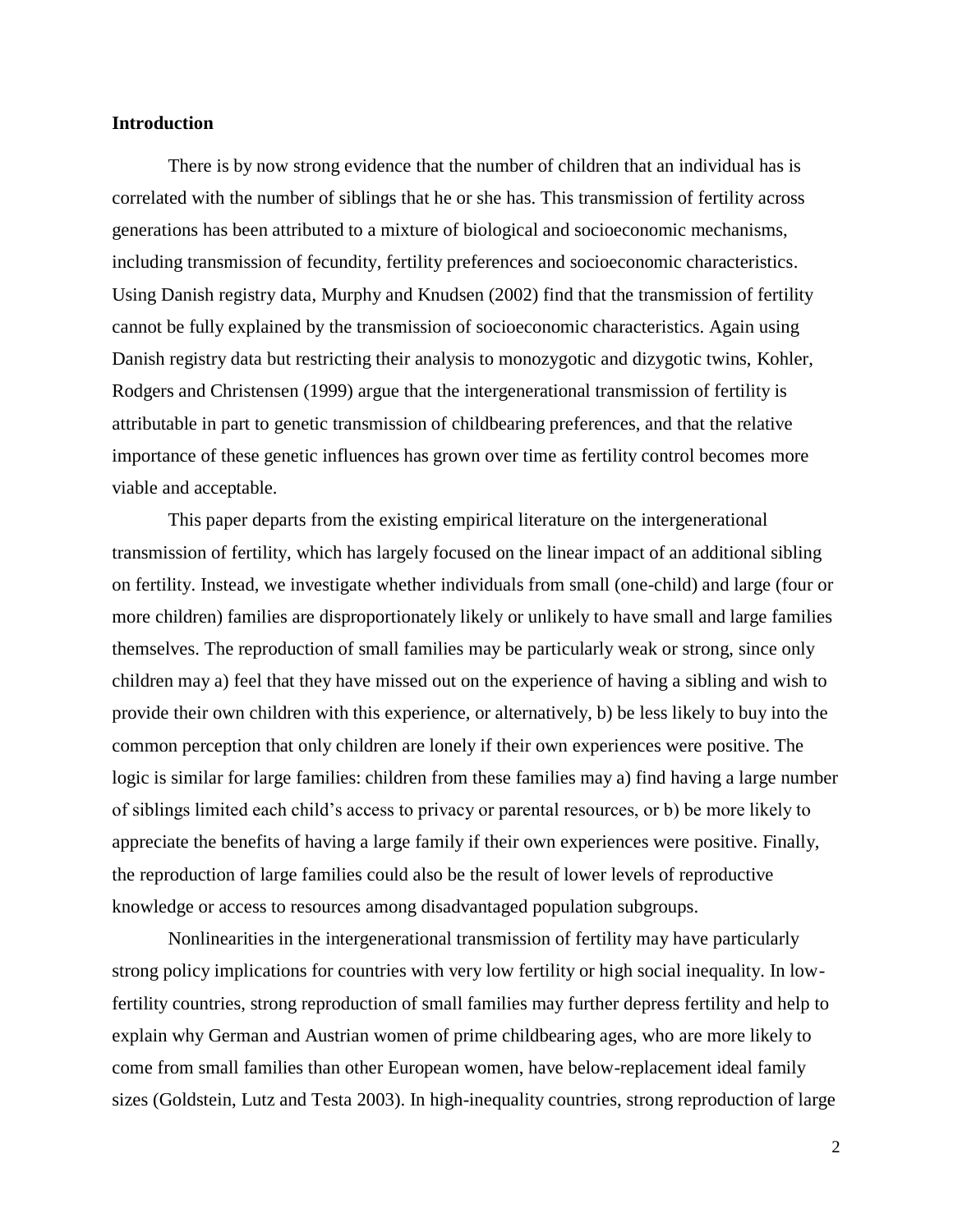families may point to the presence of unequal access to reproductive and economic resources, as well as to a potential mechanism behind the intergenerational transmission of poverty and social inequality.

We are aware of only one other study which has explored whether fertility transmission depends on family size. Using data from the British Household Panel Survey, Booth and Kee (2009) find that the linear effect of an additional sibling is larger for women with more children. As we show later under the Methods section, these results do not provide clear evidence of reproduction of small or large families. Our analysis, which follows two different empirical approaches, finds strong evidence for the reproduction of large families and more limited evidence for the reproduction of small families in the US. The results reflect cohort changes but are robust across subgroups with different marital status, educational levels, religions and political affiliations. Our evidence points to a polarization of fertility behavior within the population, which may be driven by a polarization of fertility preferences or social inequality limiting access to reproductive and economic resources.

#### **Data**

Our analysis is based primarily on data from the 1978-2010 General Social Survey (GSS), obtained online from the National Data Program for the Sciences at the University of Chicago. The GSS was conducted every year and then every other year from 1994, giving 22 years of data. We restrict our sample to white and black respondents born in the US who were aged 40 to 70 at the time of survey, since this age group is old enough to have completed childbearing but not old enough to be greatly affected by differential mortality across socioeconomic groups. Our final sample size is 17,984 after excluding 78 observations for who there was missing data for two key variables: a) number of siblings ever born, including stepsiblings and adopted siblings, and b) number of children ever born, including children from previous marriages. The observations are reweighted to give equal weight to observations from all household sizes.

One drawback of using the GSS for our purposes is that the GSS does not collect data on birth order or distinguish between full siblings, step-siblings and adopted siblings. Anderton et al. (1987) find that the intergenerational transmission of fertility is stronger among women of lower birth order, which suggests that our results for large families should be less likely to be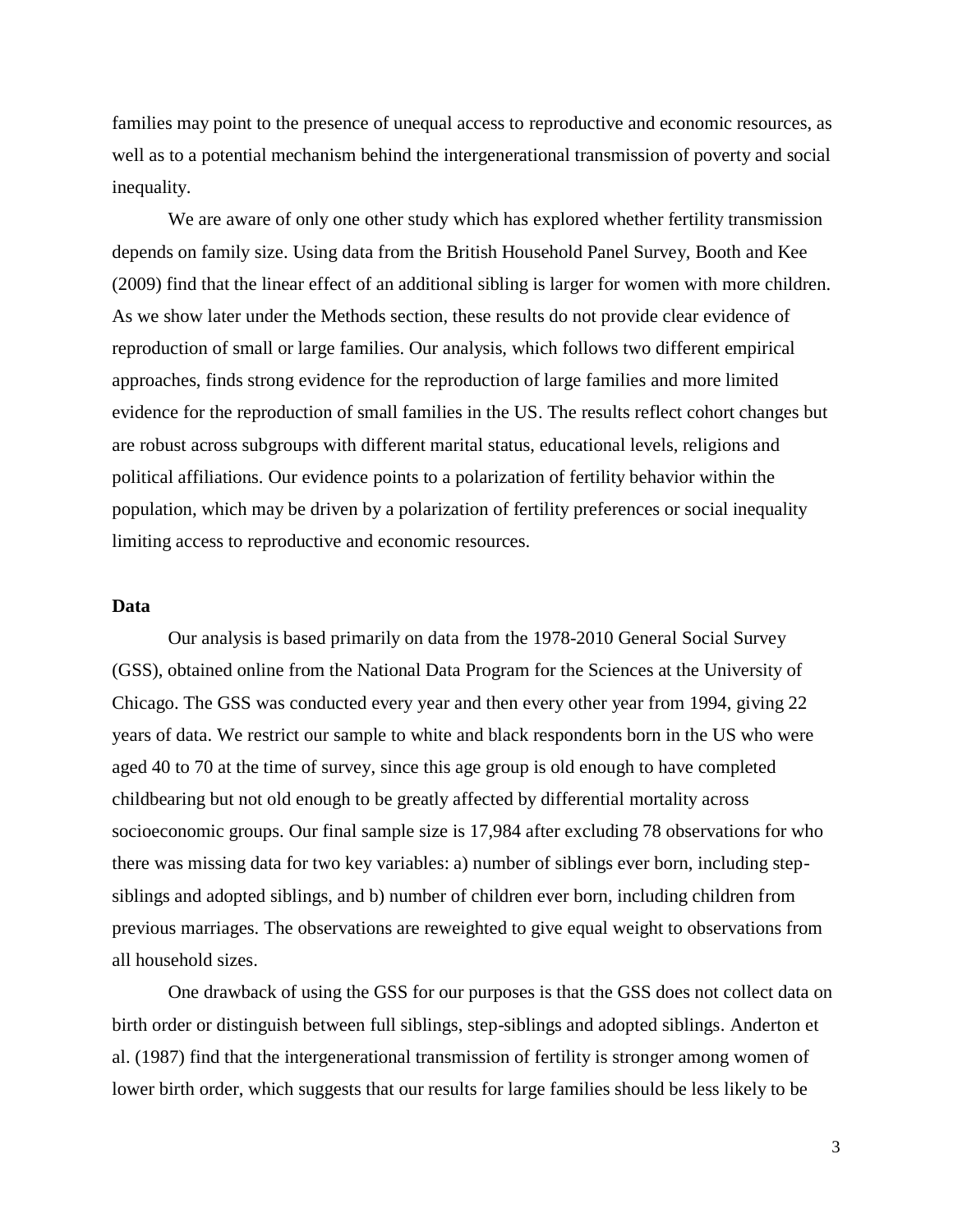significant since individuals from large families are more likely to be of higher birth orders. Murphy and Knudsen (2002), on the other hand, find no evidence that birth order affects transmission of fertility in their Danish registry data. They also find that half-siblings and full siblings have similar marginal effects on fertility.

For comparative purposes, we compare our results for the US to those for two European and four East Asian countries. For European countries, we use data from the International Social Survey Programme (ISSP), obtained from the ISSP website. Information on number of siblings and children were collected only in the 1986 and 2001 waves of the survey. We restrict our sample to Austria and Hungary, which are the only two countries which appear in both waves and have sampling weights. As before, we restrict our samples to respondents who were aged 40 to 70 at the time of survey. The average sample size for each country is 1,156. For East Asian countries, we use data from the East Asian Social Survey (EASS), which is a compilation of data from the Chinese General Social Survey, the Japanese General Social Surveys, the Korean General Social Survey and the Taiwan Social Change Survey, obtained online from the EASS Data Archive. These surveys collect data on number of siblings and children; however, fertility data for unmarried respondents are missing. Since non-marital fertility is rare in these countries, we assume that these individuals have no children. Once again, we restrict our samples to respondents who were aged 40 to 70 at the time of survey to get an average sample size of 966 for each country.

Table 1 below shows the decline in the prevalence of large families in the US: among earlier birth cohorts (1915-1939), the majority of Americans came from large families and around a third had large families themselves; among later birth cohorts (1940-1964), the majority of Americans continued to come from large families, but less than 15% had large families themselves. The decline was less marked in Austria and Hungary, where large families were less common to begin with, but far more precipitous in East Asia, where there was a marked shift towards two-child families. Correspondingly, the prevalence of one-child families grew among all cohorts in all countries and has eclipsed the proportion of large families in all countries except Taiwan.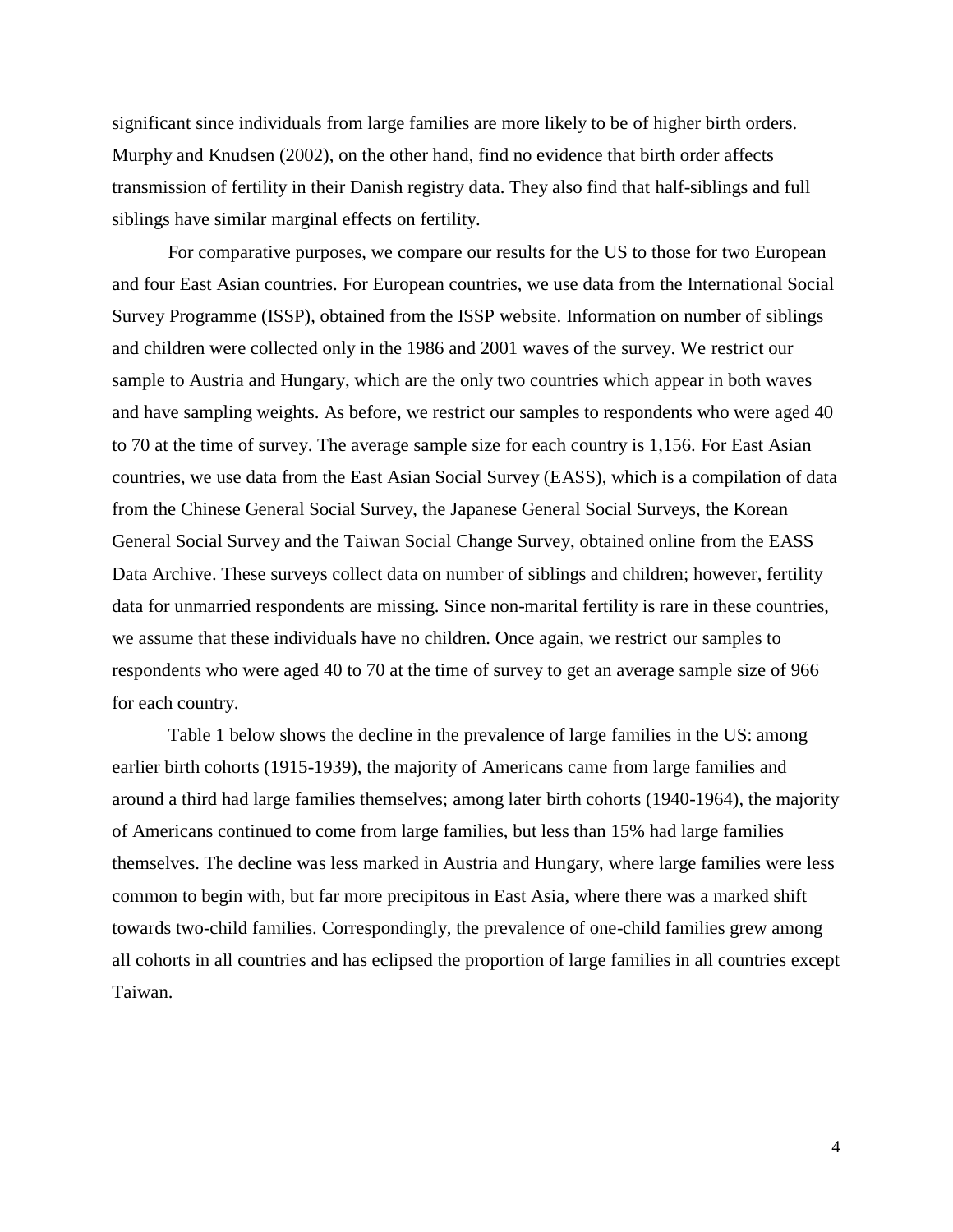|                            |            |         |             | % of sample |       |                |        |
|----------------------------|------------|---------|-------------|-------------|-------|----------------|--------|
|                            | <b>GSS</b> |         | <b>ISSP</b> |             |       | <b>EASS</b>    |        |
|                            | <b>US</b>  | Austria | Hungary     | China       | Japan | South<br>Korea | Taiwan |
| <b>Origin family</b>       |            |         |             |             |       |                |        |
| Cohorts 1915-1939          |            |         |             |             |       |                |        |
| No sibling                 | 7.03       | 20.21   | 20.74       |             |       |                |        |
| One sibling                | 14.88      | 22.30   | 28.10       |             |       |                |        |
| Three or more siblings     | 62.30      | 37.28   | 33.53       |             |       |                |        |
| Cohorts 1940-1964          |            |         |             |             |       |                |        |
| No sibling                 | 4.66       | 15.91   | 15.71       | 4.77        | 5.69  | 1.15           | 0.72   |
| One sibling                | 16.99      | 24.36   | 34.22       | 9.08        | 25.86 | 5.10           | 2.99   |
| Three or more siblings     | 58.25      | 36.74   | 25.39       | 71.89       | 41.20 | 82.73          | 86.83  |
| <b>Destination family</b>  |            |         |             |             |       |                |        |
| Cohorts 1915-1939          |            |         |             |             |       |                |        |
| One child                  | 10.27      | 20.21   | 32.17       |             |       |                |        |
| Two children               | 23.79      | 31.01   | 36.24       |             |       |                |        |
| Four or more children      | 32.51      | 16.72   | 6.78        |             |       |                |        |
| Cohorts 1940-1964          |            |         |             |             |       |                |        |
| One child                  | 15.19      | 19.65   | 23.98       | 39.81       | 12.98 | 12.34          | 7.31   |
| Two children               | 32.62      | 33.99   | 38.71       | 32.28       | 52.04 | 55.76          | 37.13  |
| Four or more children      | 14.42      | 10.02   | 5.75        | 8.47        | 2.36  | 8.88           | 16.53  |
| <b>Characteristics</b>     |            |         |             |             |       |                |        |
| Gender and race            |            |         |             |             |       |                |        |
| Male                       | 44.68      | 43.86   | 43.45       | 45.26       | 43.35 | 47.37          | 50.06  |
| White                      | 86.07      |         |             |             |       |                |        |
| Marital status             |            |         |             |             |       |                |        |
| Married                    | 60.15      |         |             |             |       |                |        |
| Divorced, separated or     |            |         |             |             |       |                |        |
| widowed                    | 31.12      |         |             |             |       |                |        |
| Single                     | 8.72       |         |             |             |       |                |        |
| Education                  |            |         |             |             |       |                |        |
| Less than high school      | 19.45      |         |             |             |       |                |        |
| High school                | 51.78      |         |             |             |       |                |        |
| More than high school      | 28.64      |         |             |             |       |                |        |
| Religion                   |            |         |             |             |       |                |        |
| Fundamental                |            |         |             |             |       |                |        |
| Protestant                 | 33.02      |         |             |             |       |                |        |
| <b>Moderate Protestant</b> | 31.27      |         |             |             |       |                |        |
| Catholic                   | 21.59      |         |             |             |       |                |        |
| Other/Unstated             | 14.12      |         |             |             |       |                |        |
| Political affiliation      |            |         |             |             |       |                |        |
| Conservative               | 32.94      |         |             |             |       |                |        |
| Moderate                   | 33.41      |         |             |             |       |                |        |
| Liberal                    | 21.45      |         |             |             |       |                |        |
| Unstated                   | 12.19      |         |             |             |       |                |        |
| No. of observations        | 17,984     | 1,083   | 1,229       | 1,487       | 932   | 608            | 835    |

# **Table 1: Summary statistics by country**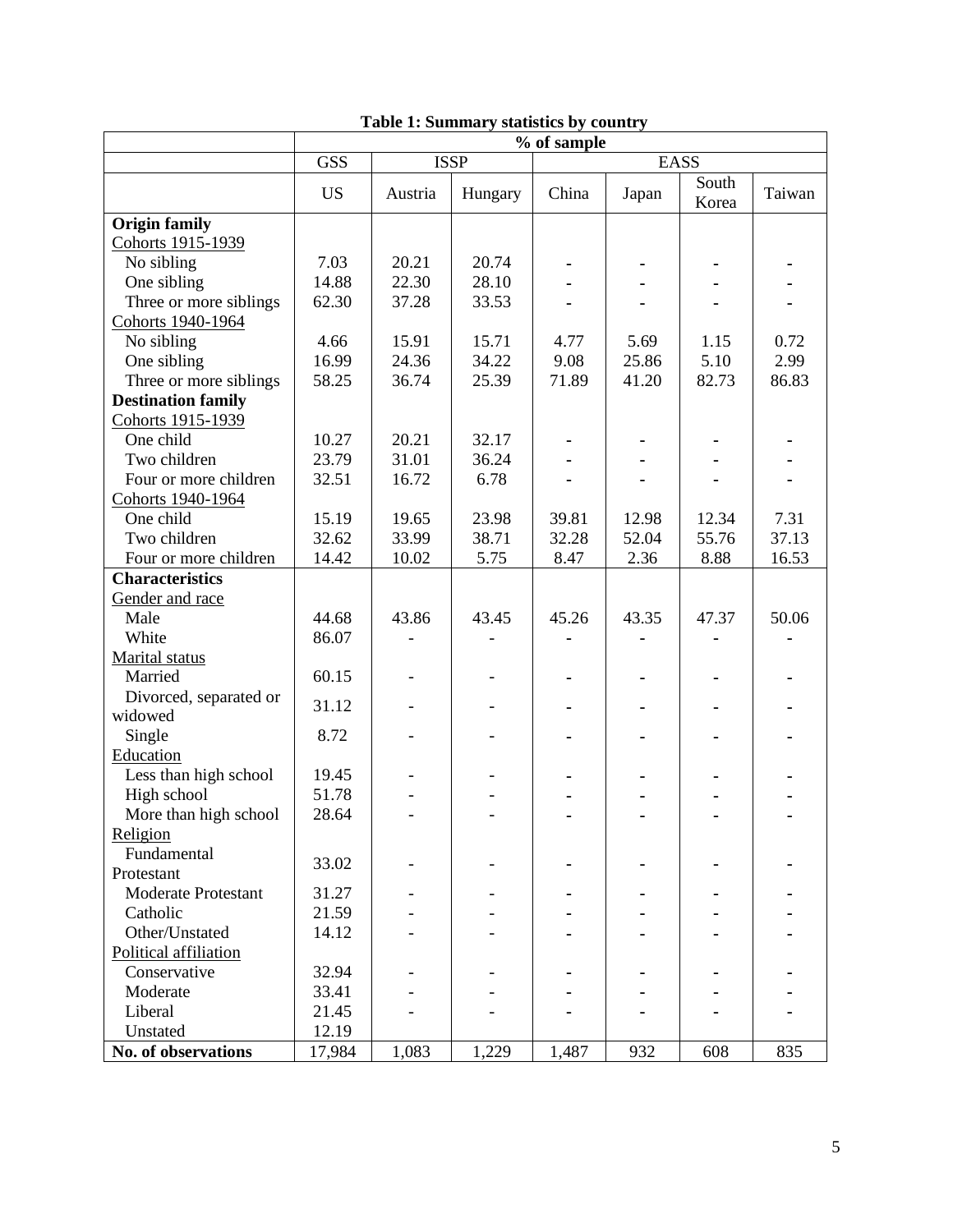#### **Methods**

Nonlinearities in the intergenerational transmission of fertility could manifest in two ways. First, the marginal effect of an additional sibling may increase (or decrease) with family size, so that the difference between having one and two siblings could be smaller (or larger) than the difference between having two and three siblings. Second, the marginal effect of an additional sibling on the probability of having a specific family size may depend on the family size. For example, the effect of having a second sibling on the probability of having one child could be larger than the effect of having a second sibling on the probability of having three children. The analysis by Booth and Kee (2009), which shows that the linear effect of number of siblings on fertility is larger for women with more children, could point to either form of nonlinearity, since women with more children may be disproportionately likely to have a third or fourth sibling; alternatively, the linear effects of additional siblings on the probability of having four or more children may be larger.

The two forms of nonlinearity can be represented graphically. Let the distribution of siblings and children be given by a frequency table with number of siblings on the vertical axis and number of children on the horizontal axis. For simplicity, let there be four rows to denote the number of children in the origin family (hereafter "Gen1"), equal to one for only children, and let there be five columns to denote the number of children in the destination family (hereafter "Gen2"), equal to zero for childless families and one for only-child families. For both Gen1 and Gen2, the value of four refers to four or more children. The first form of nonlinearity can be seen by multiplying each cell frequency by its column number (one through four), summing the original and new frequencies for each row, and dividing the summed new frequencies by the summed original frequencies. This gives the average number of children that each Gen1 category has. The first form of nonlinearity allows the average number of children to increase at a nonuniform rate across rows. In Figure 1 below, this allows the blue and red arrows to be unequal. The second form of nonlinearity allows the average number of children allows this rate to differ across columns. In Figure 1, this allows the red and green arrows to be unequal.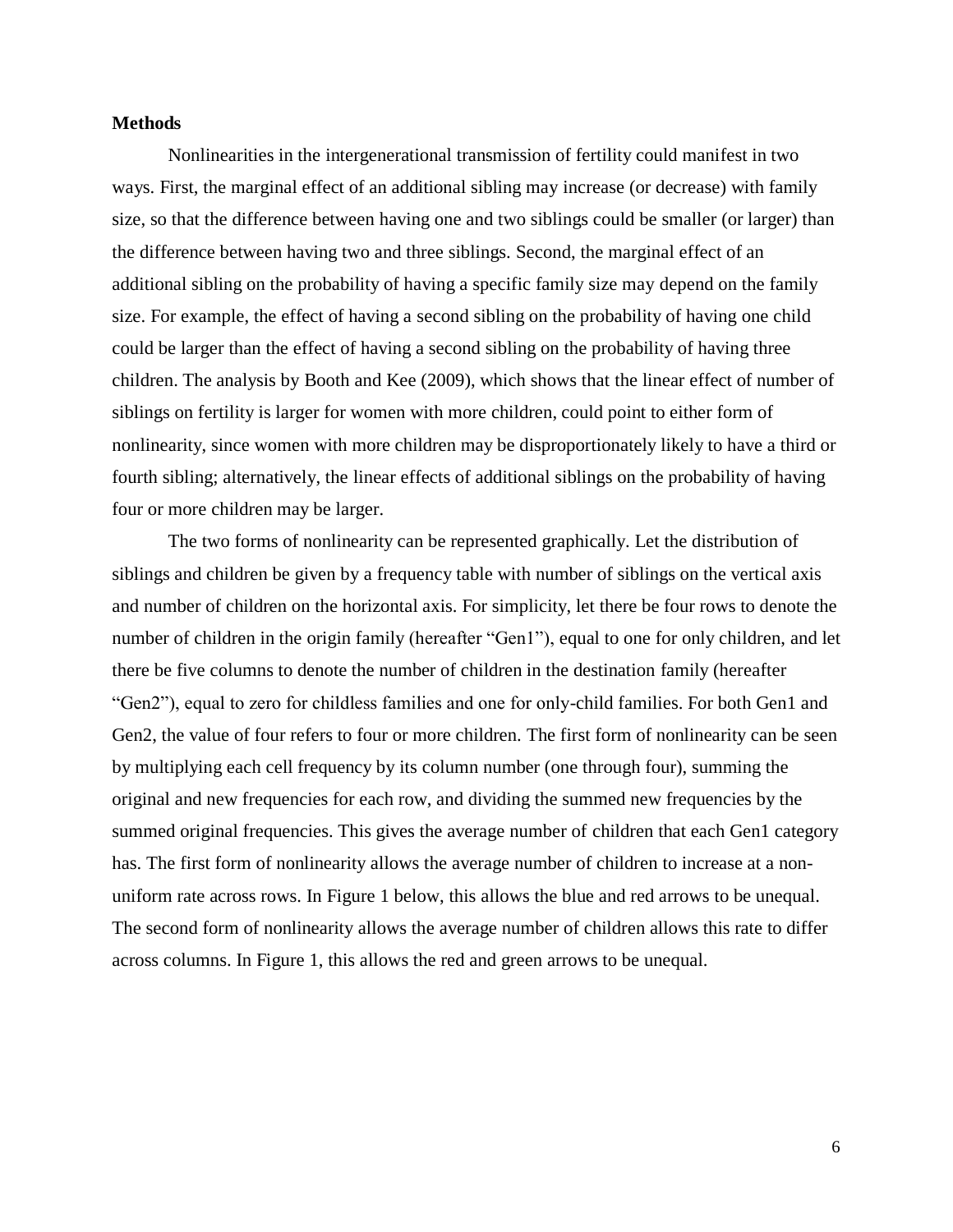|             | $Gen2 = 0$ | $Gen2 = 1$ | $Gen2 = 2$ | $Gen2 = 3$ | Gen2 = $4$ |
|-------------|------------|------------|------------|------------|------------|
| $Gen1 = 1$  |            |            |            |            |            |
| Gen $1 = 2$ |            |            |            |            |            |
| Gen $1 = 3$ |            |            |            |            |            |
| Gen $1 = 4$ |            |            |            |            |            |

**Figure 1: Two forms of nonlinearities in the intergenerational transmission of fertility**

The above graphical exercise suggests the use of association models. The independence model assumes that the distribution of siblings and children can be fully predicted by the relative row and column frequencies. (Since there are multiple cohorts, the distribution is predicted by the relative row and column frequencies in each cohort.) The uniform association model allows a linear change in Gen2 when Gen1 increases by one (in Figure 1, this assumes that all three arrows are equal). This model reflects the focus of earlier literature. Finally, the reproduction of family size model allows a linear change and also lets frequencies in the four diagonal cells where  $Gen1 = Gen2$  be independently determined. This model allows us to test whether small and large families are disproportionately likely to reproduce themselves, and whether the observed linear effects are largely due to the reproduction of these family sizes.

Next, we explicitly test for the two forms of nonlinearity using ordered logistic and logistic models. The ordered logistic model tests for the first form of nonlinearity (whether the marginal effect of an additional sibling differs across family sizes) by coding Gen1 as four dichotomous variables rather than a single continuous variable. The logistic models test for the second form of nonlinearity by coding both Gen1 and Gen2 as four and five dichotomous variables rather than as two continuous variables, and running the regressions separately for each value of Gen2. (In the Results section, we omit the output for Gen2 = 0 and Gen2 = 3, and present the results only for the other three models.) The logistic models allow us to test whether individuals from small and large families are disproportionately likely or unlikely to have small and large families themselves. All ordered logistic and logistic models control for cohort fixed effects.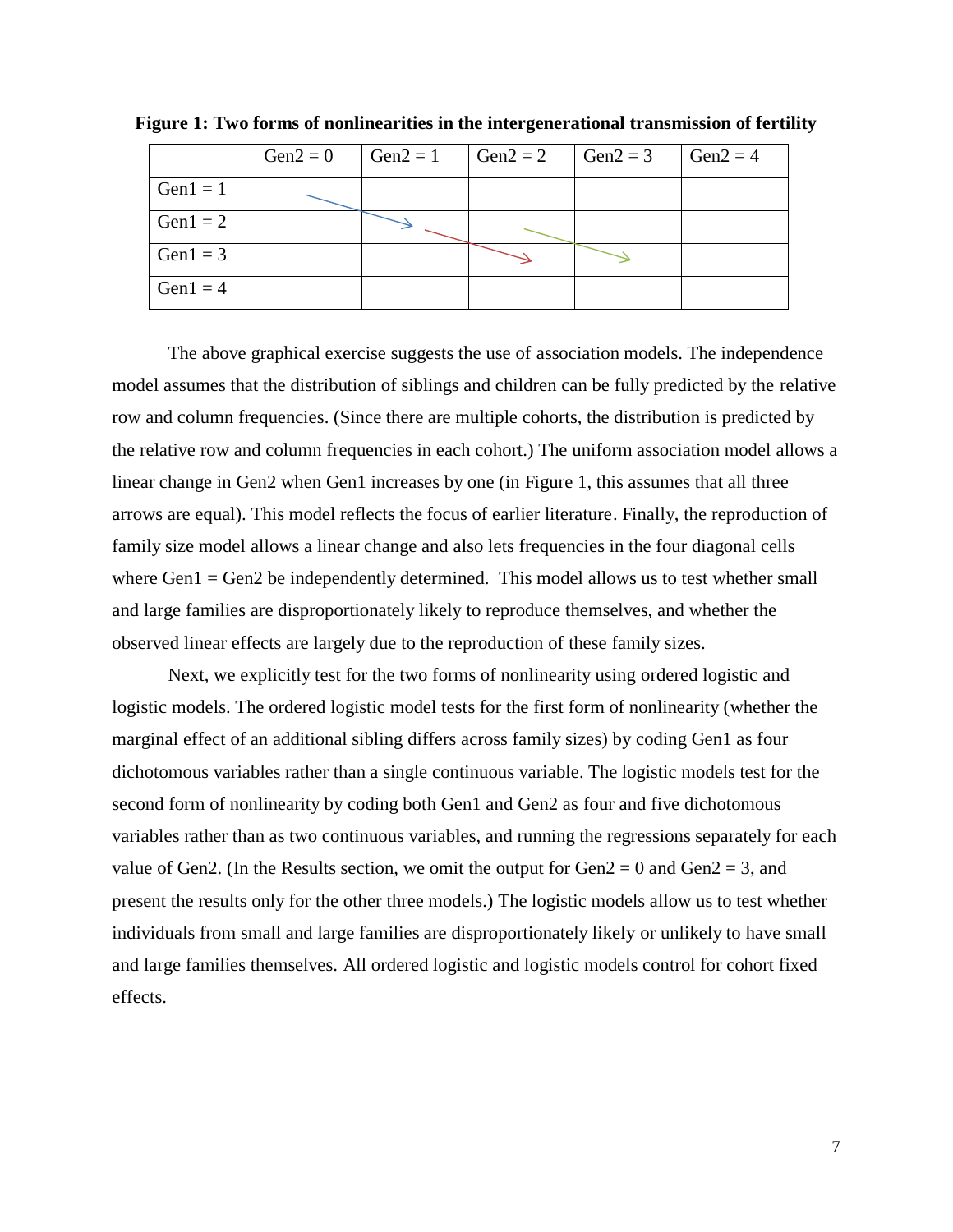#### **Results**

In this section, we present the results for the association models and ordered logistic and logistic regression models discussed above. All estimates in the tables are reported as odds ratios relative to the omitted class. We begin by presenting the results for the association models. Table 2 below shows that the uniform association model, which allows a linear change in Gen2 when Gen1 increases by one, represents the data much better than the independence model, which assumes that the distribution of siblings and children can be fully predicted by the relative row and column frequencies (see Deviance at the bottom of the table, reported for regressions using data for all cohorts). The reproduction of family size model, which allows a linear change and also lets frequencies in the four diagonal cells where Gen1 = Gen2 be independently determined, is in turn a significant improvement over the uniform association model. This suggests that Gen2 is not randomly assigned but correlated with Gen1, and that the correlation is partly attributable to the reproduction of specific family sizes.

The coefficients for the uniform association and reproduction of family sizes models in Table 2 suggest that the correlation between Gen1 and Gen2 has grown over cohorts. Among earlier cohorts (those born between 1915 and 1939), the reproduction of the smallest and the largest families accounted for most of the correlation between Gen1 and Gen2. Among later cohorts (those born between 1940 and 1964), on the other hand, there was reproduction of twochild and large families, but even after accounting for this, there remains substantial correlation between Gen1 and Gen2.

Why did the intergenerational transmission of fertility rise over cohorts? One potential explanation is that the earlier cohorts include more cohorts of childbearing age during the baby boom years (1946-1964) where there may have been a universal shift towards larger family sizes, leading to weaker intergenerational transmission of fertility. As the baby boom ebbed, the retreat from larger family sizes towards smaller families may have been less pronounced among those who came from larger families themselves, leading to stronger intergenerational transmission of fertility. Below, we present evidence that the retreat from larger family sizes was particularly slow among those who came from large families.

We compare the results for the US to those for six countries in Europe and East Asia. Table 3 shows that estimated uniform association or linear effects are generally comparable across countries with the possible exception of Taiwan, which has a much larger coefficient.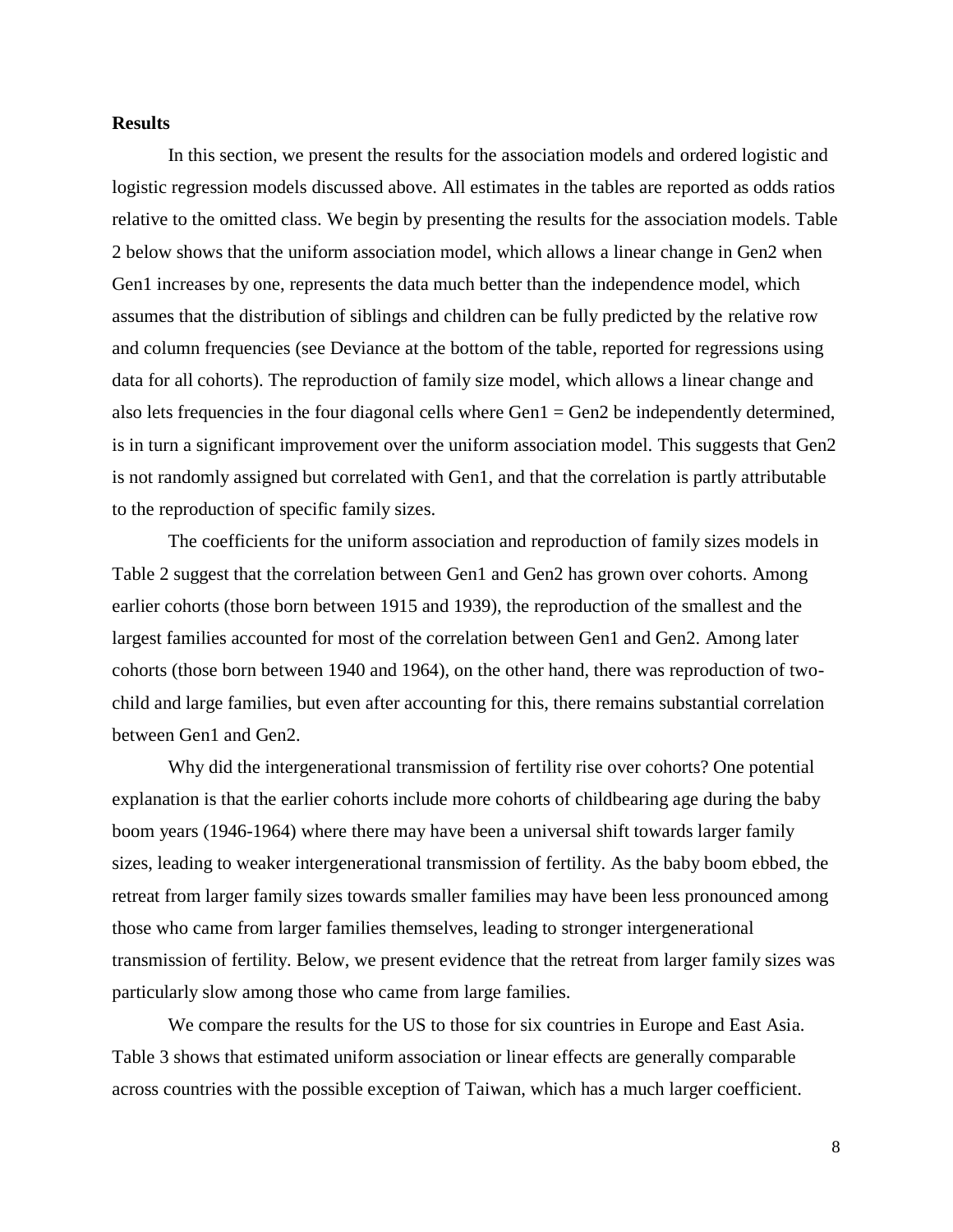|                                            | (Association iviouels) |                     |                   |
|--------------------------------------------|------------------------|---------------------|-------------------|
|                                            | Independence           | Uniform association | Reproduction of   |
|                                            | model                  | model               | family size model |
| <b>Uniform association effects</b>         |                        |                     |                   |
| All cohorts                                |                        |                     |                   |
| <b>UA</b>                                  |                        | 1.088**             | $1.047**$         |
| Cohorts 1915-1939                          |                        |                     |                   |
| <b>UA</b>                                  |                        | 1.066**             | 1.011             |
| Cohorts 1915-1939                          |                        |                     |                   |
| <b>UA</b>                                  |                        | 1.111**             | 1.077**           |
| <b>Reproduction of family size effects</b> |                        |                     |                   |
| All cohorts                                |                        |                     |                   |
| Gen1 not equal to Gen2                     |                        |                     |                   |
| $Gen1 = Gen2 = 1$                          |                        |                     | 1.072             |
| $Gen1 = Gen2 = 2$                          |                        |                     | 1.088**           |
| $Gen1 = Gen2 = 3$                          |                        |                     | $0.924*$          |
| $Gen1 = Gen2 = 4$                          |                        |                     | $1.427**$         |
| Cohorts 1915-1939                          |                        |                     |                   |
| Gen1 not equal to Gen2                     |                        |                     |                   |
| $Gen1 = Gen2 = 1$                          |                        |                     | $1.350**$         |
| $Gen1 = Gen2 = 2$                          |                        |                     | 1.050             |
| $Gen1 = Gen2 = 3$                          |                        |                     | 0.947             |
| $Gen1 = Gen2 = 4$                          |                        |                     | 1.487**           |
| Cohorts 1940-1964                          |                        |                     |                   |
| Gen1 not equal to Gen2                     |                        |                     |                   |
| $Gen1 = Gen2 = 1$                          |                        |                     | 0.905             |
| $Gen1 = Gen2 = 2$                          |                        |                     | 1.128**           |
| $Gen1 = Gen2 = 3$                          |                        |                     | $0.906*$          |
| $Gen1 = Gen2 = 4$                          |                        |                     | 1.448**           |
| <b>Deviance</b>                            | 755.82                 | 407.69              | 294.86            |
| Degrees of freedom (DF)                    | 120                    | 119                 | 115               |

**Table 2: Nonlinearities in the Intergenerational Transmission of Fertility in the US (Association Models)**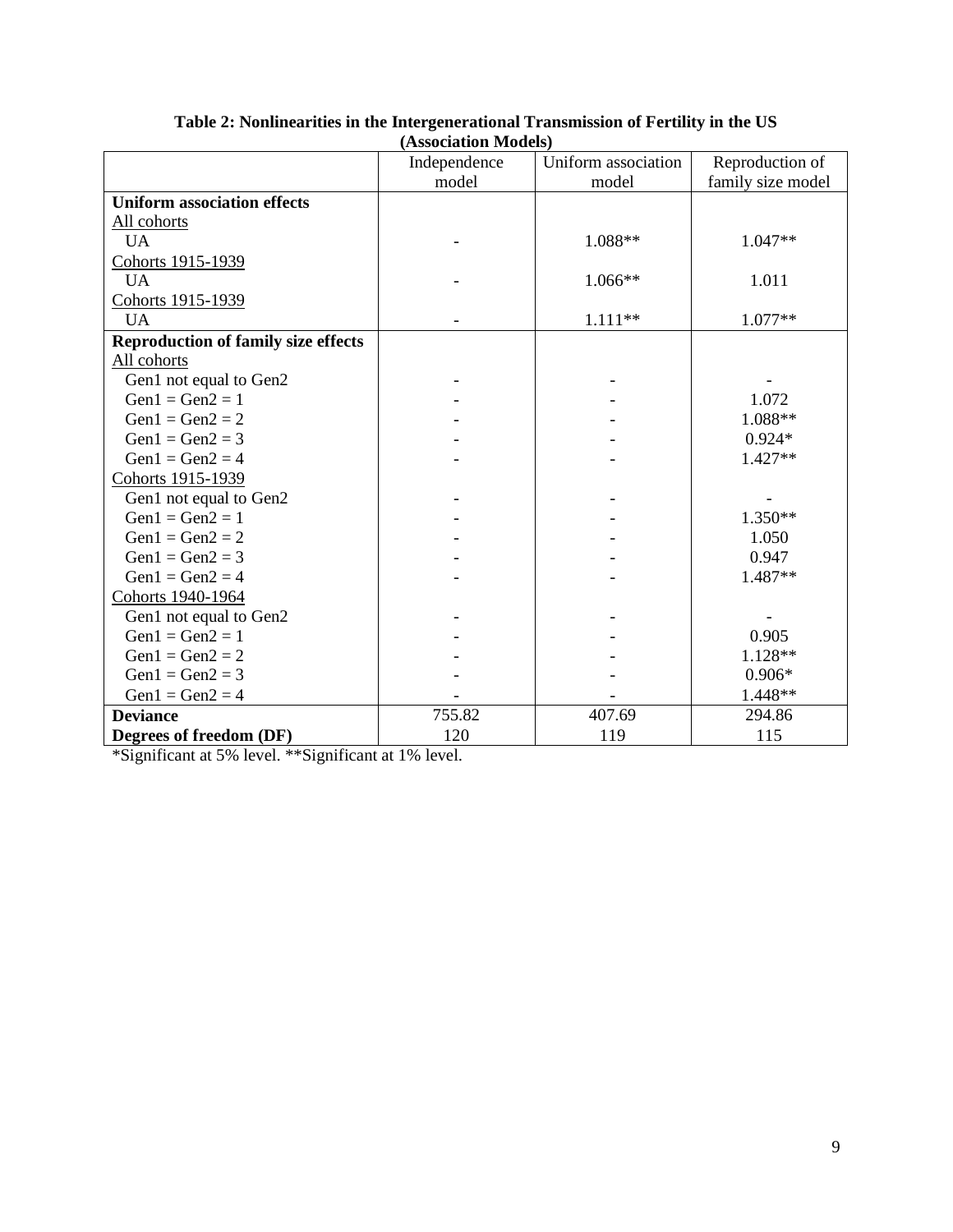|                        | <b>US</b> | Austria   | Hungary   | China    | Japan  | South<br>Korea | Taiwan  |
|------------------------|-----------|-----------|-----------|----------|--------|----------------|---------|
| <b>Uniform</b>         |           |           |           |          |        |                |         |
| association effects    |           |           |           |          |        |                |         |
| All cohorts            |           |           |           |          |        |                |         |
| <b>UA</b>              | 1.088**   | $0.120**$ | $1.130**$ |          |        |                |         |
| Cohorts 1915-1939      |           |           |           |          |        |                |         |
| <b>UA</b>              | 1.066**   | 1.106**   | $1.161**$ |          |        |                |         |
| Cohorts 1940-1964      |           |           |           |          |        |                |         |
| <b>UA</b>              | $1.111**$ | 1.134**   | 1.108**   | 1.089*   | 1.114* | 1.112          | 1.205** |
| <b>Reproduction of</b> |           |           |           |          |        |                |         |
| family size effects    |           |           |           |          |        |                |         |
| All cohorts            |           |           |           |          |        |                |         |
| <b>UA</b>              | $1.047**$ | $1.110**$ | 1.106**   |          |        |                |         |
| Gen1 not equal to      |           |           |           |          |        |                |         |
| Gen2                   |           |           |           |          |        |                |         |
| $Gen1 = Gen2 = 1$      | 1.072     | 0.810     | 1.238     |          |        |                |         |
| $Gen1 = Gen2 = 2$      | 1.088**   | 1.012     | 0.992     |          |        |                |         |
| $Gen1 = Gen2 = 3$      | $0.924*$  | 1.272     | 1.547*    |          |        |                |         |
| $Gen1 = Gen2 = 4$      | 1.427**   | 1.238     | 1.185     |          |        |                |         |
| Cohorts 1915-1939      |           |           |           |          |        |                |         |
| <b>UA</b>              | 1.011     | 1.064     | $1.111*$  |          |        |                |         |
| Gen1 not equal to      |           |           |           |          |        |                |         |
| Gen2                   |           |           |           |          |        |                |         |
| $Gen1 = Gen2 = 1$      | 1.350**   | 0.654     | 1.436     |          |        |                |         |
| $Gen1 = Gen2 = 2$      | 1.050     | 0.872     | 0.834     |          |        |                |         |
| $Gen1 = Gen2 = 3$      | 0.947     | 0.860     | 1.082     |          |        |                |         |
| $Gen1 = Gen2 = 4$      | 1.487**   | 2.168*    | 1.553     |          |        |                |         |
| Cohorts 1940-1964      |           |           |           |          |        |                |         |
| <b>UA</b>              | 1.077**   | $1.157**$ | 1.098*    | 1.134*   | 1.123* | 1.060          | 1.186   |
| Gen1 not equal to      |           |           |           |          |        |                |         |
| Gen2                   |           |           |           |          |        |                |         |
| $Gen1 = Gen2 = 1$      | 0.905     | 1.032     | 1.103     | 1.410    | 0.834  | 2.295          | 1.728   |
| $Gen1 = Gen2 = 2$      | 1.128**   | 1.157     | 1.075     | $0.578*$ | 1.135  | 0.370          | 1.181   |
| $Gen1 = Gen2 = 3$      | $0.906*$  | 1.755*    | 1.805*    | 1.016    | 0.833  | 0.869          | 0.556   |
| $Gen1 = Gen2 = 4$      | 1.448**   | 0.651     | 0.978     | $0.553*$ | 0.846  | 1.445          | 0.786   |

**Table 3: Nonlinearities in the Intergenerational Transmission of Fertility in 7 Countries (Association Models)**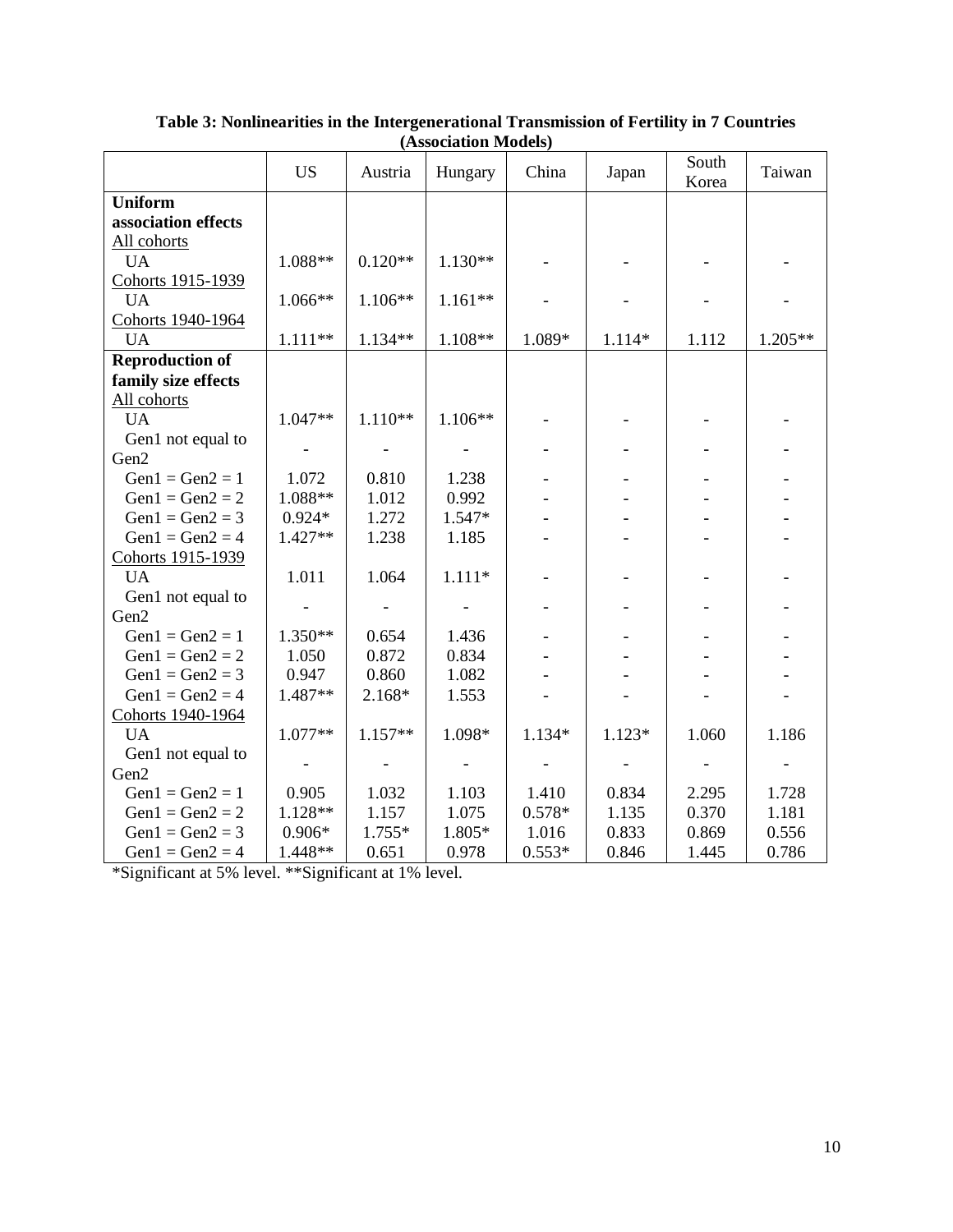Comparing the results across cohorts for the US, Austria and Hungary (no data on earlier cohorts are available for East Asia), we find that the coefficient was weaker among the earlier US cohorts than in the other two countries, possibly due to the baby boom-related reasons discussed above.

Turning to the evidence on reproduction of specific family sizes, we find little evidence of the reproduction of large families in countries other than the US except among earlier Austrian cohorts (and possibly for later South Korean cohorts, which have a large but statistically insignificant coefficient). Instead, we find stronger evidence of the reproduction of three-child families in the two European countries (and possibly of the reproduction of small families in China, South Korea and Taiwan, although these coefficients are statistically insignificant).

We repeat our analysis for the US by various socioeconomic subgroups. Table 4 below shows that the results are strengthened when the sample is restricted to females, which may be due to two possible reasons: first, females may report their fertility more accurately; second, the intergenerational transmission of fertility may be stronger for females. The evidence for the second reason is mixed: using Danish registry data, Murphy and Knudsen (2002) find little difference between the transmission of fertility for men and women up to age 27, while Kohler, Rodgers and Christensen (1999) find that biological mechanisms matter more for females. Table 4 also provides the results by race, marital status and educational levels. The results for whites and blacks are broadly similar, with slightly larger coefficients for the reproduction of two-child and large families among blacks in latter cohorts. Comparing individuals who were married and individuals who were once-married but no longer so at the time of survey, we find that the reproduction of large families was markedly stronger among the latter in all cohorts. This is somewhat puzzling since one might have thought that individuals who had not experienced marital disruption were more likely to achieve their intended family sizes. One possible explanation for our finding is that the reproduction of large families may coincide with the reproduction of less stable family environments. We also note that the reproduction of large families is stronger among highly educated individuals, even though less educated individuals are generally more likely to come from or have large families themselves. While perhaps surprising, our findings are consistent with Booth and Kee (2009), who find that the effect of Gen1 is greater for more highly educated women.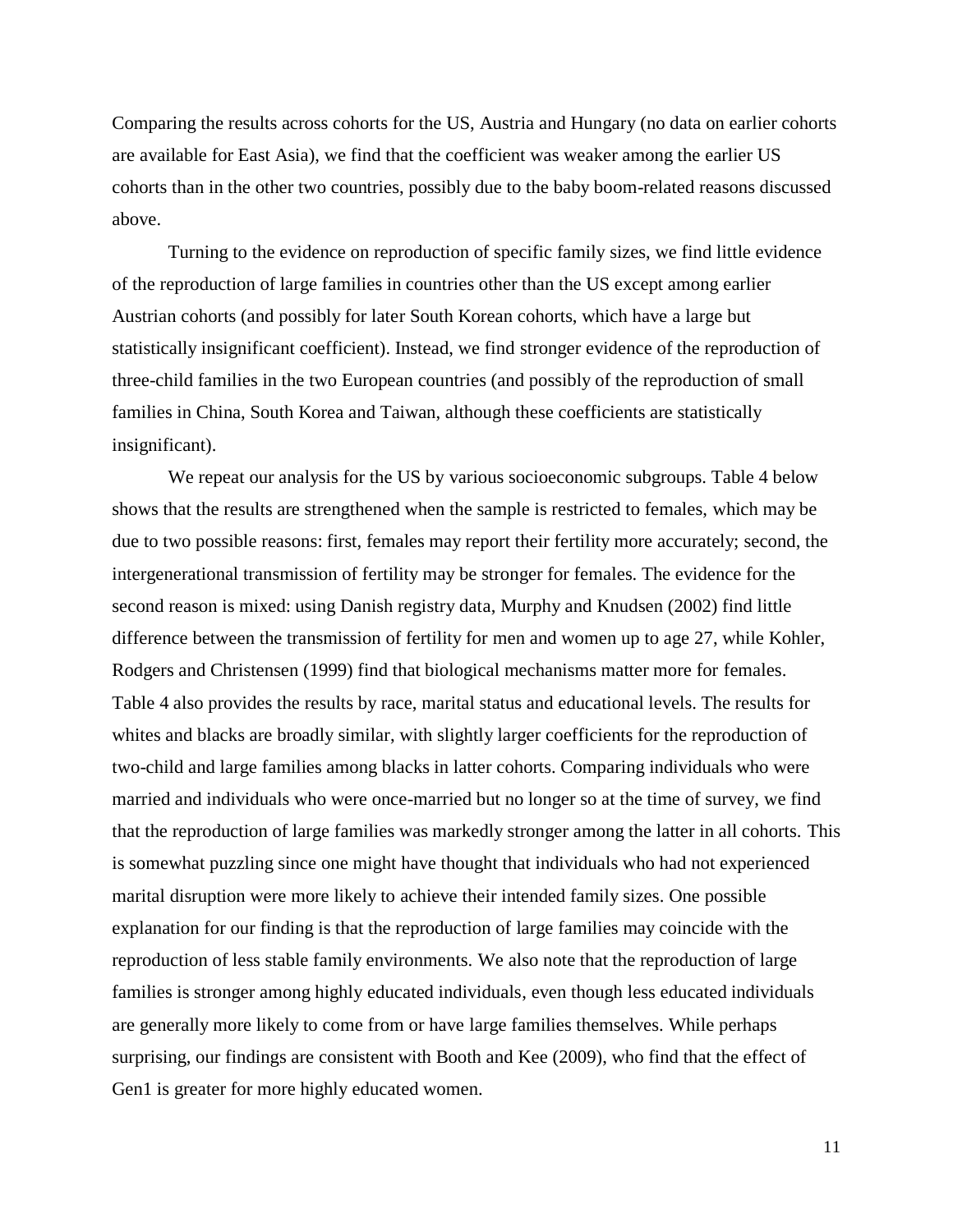|                        |           |           |              |           | Divorced/  | Less      | More      |
|------------------------|-----------|-----------|--------------|-----------|------------|-----------|-----------|
|                        | All       | Female    | <b>Black</b> | Married   | separated/ | than high | than high |
|                        |           |           |              |           | widowed    | school    | school    |
| <b>Reproduction of</b> |           |           |              |           |            |           |           |
| family size effects    |           |           |              |           |            |           |           |
| All cohorts            |           |           |              |           |            |           |           |
| <b>UA</b>              | 1.047**   | $1.050**$ | 1.046*       | 1.045**   | 1.048**    | 1.097**   | 1.037**   |
| Gen1 not equal to      |           |           |              |           |            |           |           |
| Gen2                   |           |           |              |           |            |           |           |
| $Gen1 = Gen2 = 1$      | 1.072     | 1.124     | 0.699        | 1.199*    | 0.878      | 0.856     | 1.294*    |
| $Gen1 = Gen2 = 2$      | 1.088**   | $1.111*$  | 1.135        | 1.076*    | 1.066      | 1.128     | 1.128*    |
| $Gen1 = Gen2 = 3$      | $0.924*$  | 0.927     | 0.911        | 0.955     | 0.843      | 1.183     | 0.891     |
| $Gen1 = Gen2 = 4$      | $1.427**$ | $1.455**$ | 1.337*       | $1.356**$ | 1.756**    | 0.882     | $1.333**$ |
| Cohorts 1915-1939      |           |           |              |           |            |           |           |
| <b>UA</b>              | 1.011     | 0.997     | $1.057*$     | 1.021     | 0.986      | $1.063**$ | 1.019     |
| Gen1 not equal to      |           |           |              |           |            |           |           |
| Gen2                   |           |           |              |           |            |           |           |
| $Gen1 = Gen2 = 1$      | $1.350**$ | 1.509**   | 0.913        | 1.486**   | 0.967      | 0.921     | 1.351     |
| $Gen1 = Gen2 = 2$      | 1.050     | 1.002     | 0.718        | 1.067     | 0.931      | 1.114     | 1.025     |
| $Gen1 = Gen2 = 3$      | 0.947     | 0.987     | 0.698        | 1.011     | $0.763*$   | 1.118     | 0.910     |
| $Gen1 = Gen2 = 4$      | 1.487**   | $1.614**$ | 1.227        | 1.353**   | 1.963**    | 1.012     | 1.199     |
| Cohorts 1940-1964      |           |           |              |           |            |           |           |
| <b>UA</b>              | 1.077**   | 1.099**   | 1.033        | 1.066**   | $1.106**$  | 1.185**   | 1.048**   |
| Gen1 not equal to      |           |           |              |           |            |           |           |
| Gen2                   |           |           |              |           |            |           |           |
| $Gen1 = Gen2 = 1$      | 0.905     | 0.894     | $0.454*$     | 0.996     | 0.862      | 0.766     | 1.278     |
| $Gen1 = Gen2 = 2$      | 1.128**   | 1.209**   | 1.472*       | 1.091     | 1.171      | 1.193     | 1.180**   |
| $Gen1 = Gen2 = 3$      | $0.906*$  | 0.884     | 0.999        | 0.915     | 0.903      | 1.348     | 0.886     |
| $Gen1 = Gen2 = 4$      | 1.448**   | 1.401**   | 1.512*       | 1.408**   | 1.729**    | $0.632*$  | 1.503**   |

**Table 4: Nonlinearities in the Intergenerational Transmission of Fertility in US Subgroups (Association Models)**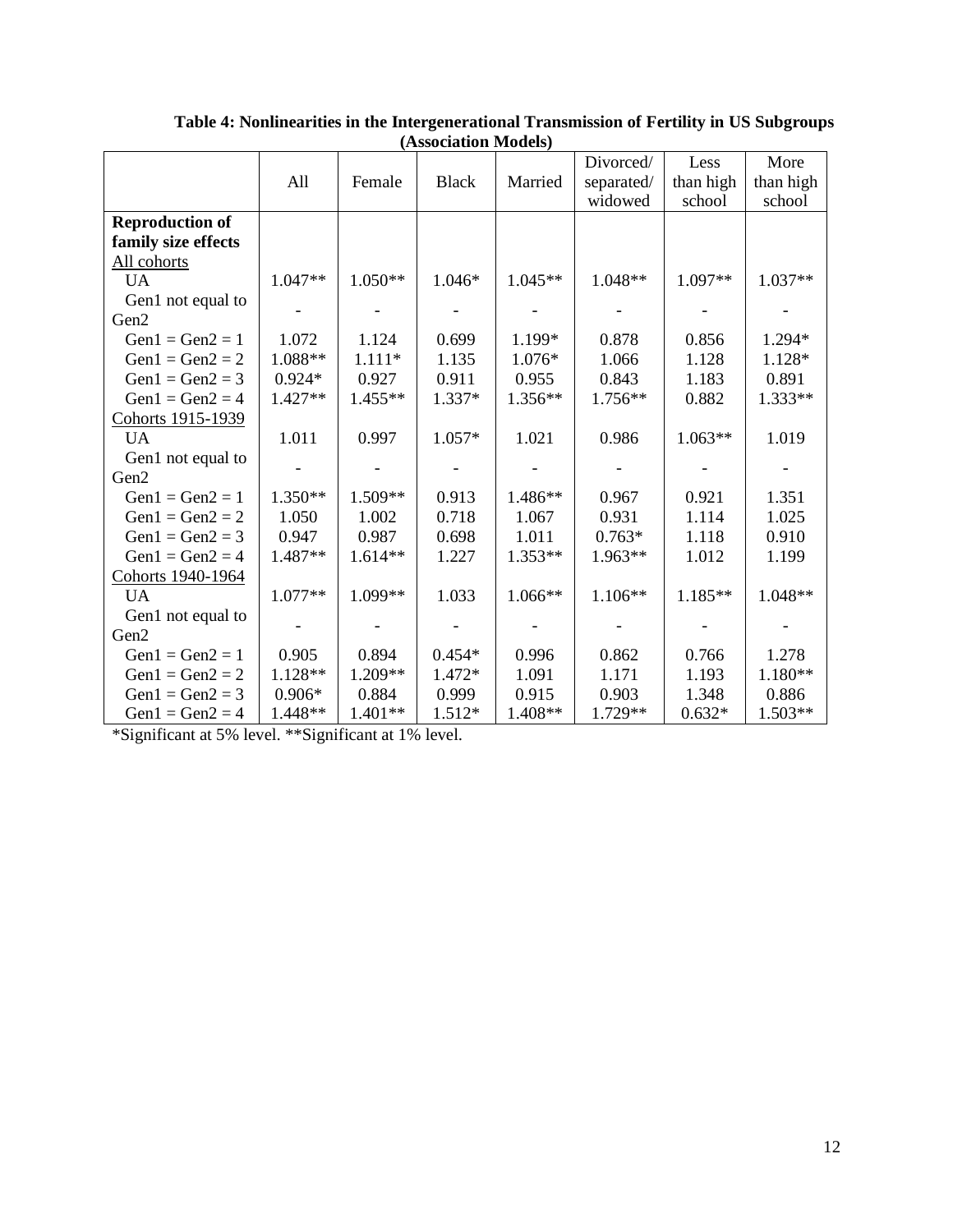In general, our association models find evidence of the intergenerational transmission of fertility in multiple subgroups, consistent with Murphy and Wang (2001) and Murphy and Knudsen (2002), who find that transmission of fertility persists after controlling for socioeconomic characteristics. We also find evidence of the reproduction of large families among latter cohorts in all subgroups except for less educated individuals, who are generally much more likely than to have large families regardless of Gen1. In results not shown here, we find that the reproduction of large families among later cohorts is stronger among those who selfidentify as Protestant, politically liberal or conservative, while the reproduction of two-child families is stronger among those who self-identify as Catholic or politically moderate.

Next, we test explicitly for nonlinearities in the intergenerational transmission of fertility using ordered logistic and logistic regression models. From our results for association models, we expect to find that individuals who have no siblings do not behave very differently from other individuals, while those who had three or more siblings do. The results in Table 5 below confirm these expectations.

The second column displays the results for the ordered logistic regression model, which tests for the first form of nonlinearity (whether the marginal effect of an additional sibling differs across Gen1 family sizes). The coefficients are proportional odd ratios, i.e. they give the ratio of a) the odds that an individual with Gen $1 = x$  will have two children and b) the odds that she will have one or fewer children. By the proportional odds assumption, this ratio is equal to the ratio of a) the odds that she will have three children and b) the odds that she will have two or fewer children. The results show that individuals who have no siblings do not have lower fertility than those who had one sibling; on the other hand, individuals who come from large families have much higher fertility than everyone else, especially among the latter cohorts.

Next, we test for the second form of nonlinearity (whether the marginal effect of an additional sibling differs across Gen2 family sizes) using logistic models. Table 5 shows that individuals with two or more siblings are less likely to have only one child, and in addition, individuals with three or more siblings are also less likely to have two children and much more likely than others to have four or more children. The results are similar between cohorts, although it does seem that among earlier cohorts, individuals with siblings were significantly less likely to have only one child, consistent with our results from association models which show evidence of the reproduction of small families for these cohorts.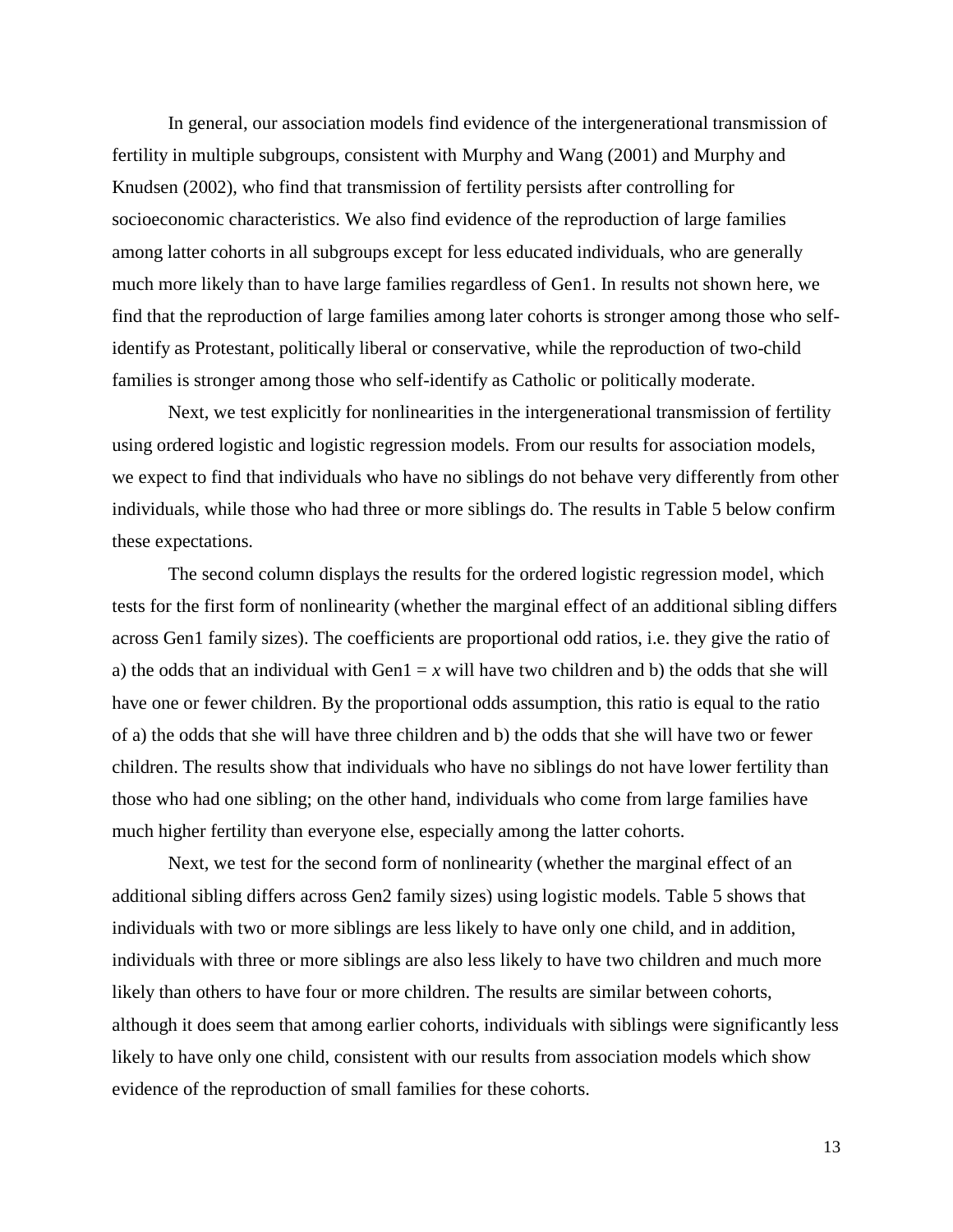|                              | (Orucrea Logistic and Logistic Models)<br>Ordered logistic<br>model | Logistic model |            |            |  |  |
|------------------------------|---------------------------------------------------------------------|----------------|------------|------------|--|--|
|                              |                                                                     | $Gen2 = 1$     | $Gen2 = 2$ | $Gen2 = 4$ |  |  |
| All cohorts                  |                                                                     |                |            |            |  |  |
| Gen $1 = 1$                  |                                                                     |                |            |            |  |  |
| Gen $1 = 2$                  | 1.059                                                               | 0.867          | 1.062      | 0.884      |  |  |
| Gen $1 = 3$                  | $1.254**$                                                           | $0.732***$     | 1.025      | 1.171      |  |  |
| Gen $1 = 4$                  | $1.654**$                                                           | $0.720***$     | $0.835**$  | $1.740***$ |  |  |
| Cohorts1915-1939             |                                                                     |                |            |            |  |  |
| Gen $1 = 1$                  |                                                                     |                |            |            |  |  |
| Gen $1 = 2$                  | 1.117                                                               | $0.695*$       | 1.027      | 0.924      |  |  |
| Gen $1 = 3$                  | $1.310**$                                                           | $0.630**$      | 0.952      | 1.265      |  |  |
| Gen $1 = 4$                  | $1.593**$                                                           | $0.632**$      | 0.808      | $1.676**$  |  |  |
| Cohorts1940-1964             |                                                                     |                |            |            |  |  |
| Gen $1 = 1$                  |                                                                     |                |            |            |  |  |
| Gen $1 = 2$                  | 1.000                                                               | 1.030          | 1.100      | 0.835      |  |  |
| Gen $1 = 3$                  | 1.204                                                               | 0.839          | 1.084      | 1.076      |  |  |
| Gen $1 = 4$                  | $1.694**$                                                           | 0.819          | 0.864      | 1.842**    |  |  |
| <b>Cohort effects</b>        | Included                                                            | Included       | Included   | Included   |  |  |
| Prob > $\chi^2$              | 0.000                                                               | 0.000          | 0.000      | 0.000      |  |  |
| <b>Pseudo</b> $\mathbb{R}^2$ | 0.025                                                               | 0.012          | 0.014      | 0.065      |  |  |
| No. of observations          | 17,984                                                              | 17,984         | 17,984     | 17,984     |  |  |

**Table 5: Nonlinearities in the Intergenerational Transmission of Fertility in the US (Ordered Logistic and Logistic Models)**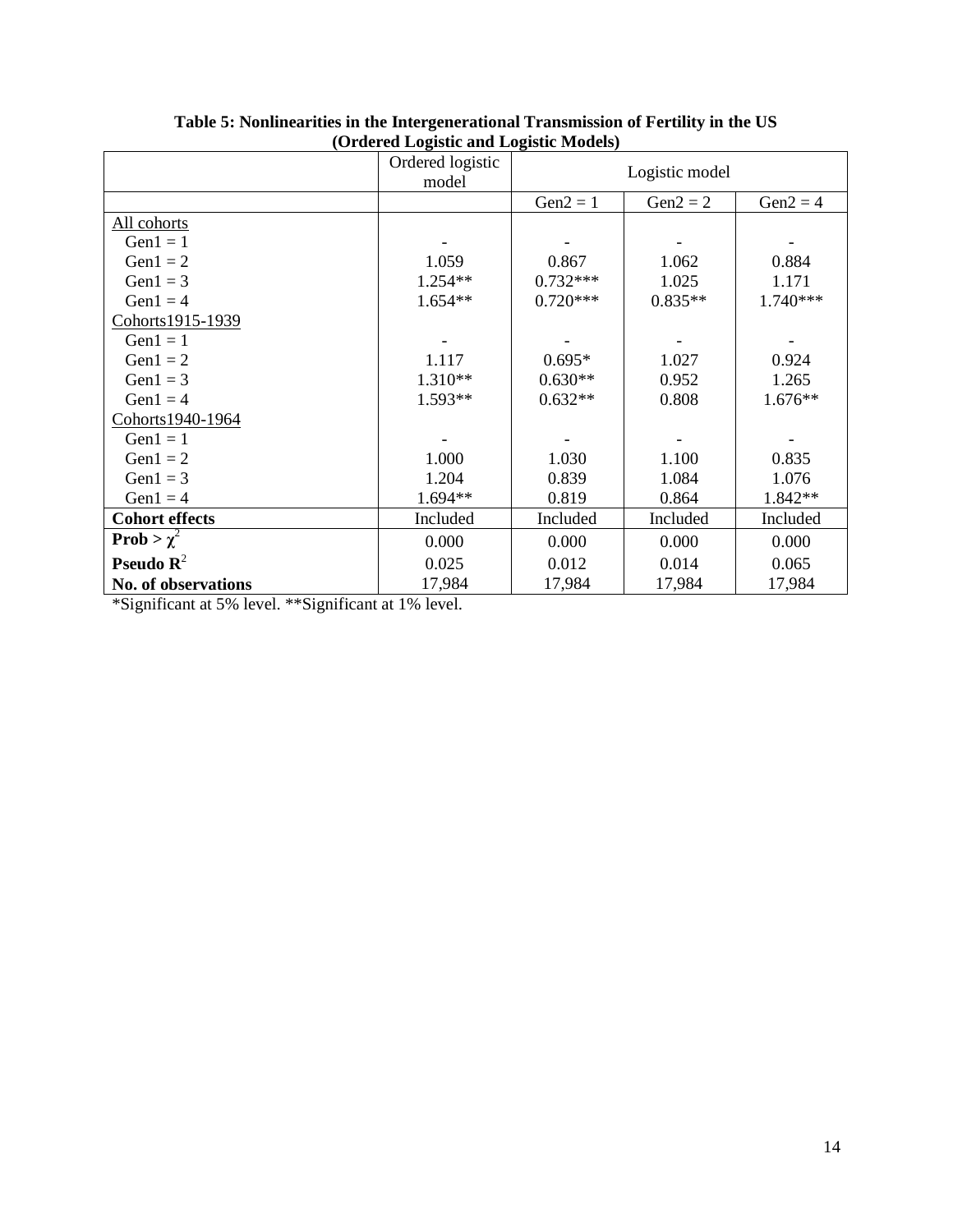Table 6 below compares the results for the US with those for the other six countries. We show that among latter cohorts, individuals who come from large families behave much more differently from other individuals in the US than in other countries (except possibly for China, Japan and Taiwan, for which the coefficients are also markedly different but insignificant). Instead, for Austria and Hungary, fertility levels are most different between those who have one or no siblings and those who have two or more siblings.

Our last table, Table 7, shows that these results are broadly similar across socioeconomic subgroups in the US, although some differences are apparent. Among individuals who had faced marital disruption, the effect of having a large family is the strongest, whereas among less educated individuals in latter cohorts, the effect of having a *small* family may be larger, although this is not statistically significant. In between these two groups are married and highly educated individuals, who have more gradual fertility differentials. In results not shown, we also find more gradual fertility differentials for individual in latter cohorts who self-identify as Catholic and politically moderate.

#### **Discussion**

This paper departs from the existing literature on the intergenerational transmission of fertility, which has focused on the linear impact of an additional sibling on fertility. Instead, we investigate whether individuals from small (one-child) and large (four or more children) families are disproportionately likely or unlikely to have small and large families themselves. Our analysis follows two different empirical approaches.

Using association models, we find, consistent with earlier literature, that there is intergenerational transmission of fertility. In addition, we show that among earlier cohorts (those born between 1915 and 1939), the reproduction of small and large families accounted for most of the transmission, whereas among later cohorts (those born between 1940 and 1964), the reproduction of two-child and large families accounted for only part of the transmission. In both sets of cohorts, we find strong evidence of the reproduction of large families.

Using ordered logistic and logistic regression models, we confirm our above findings that in the US, individuals who have no siblings do not behave very differently from other individuals, while those who had three or more siblings do. In particular, individuals with three or more siblings in later cohorts are much less likely to have two-child families and much more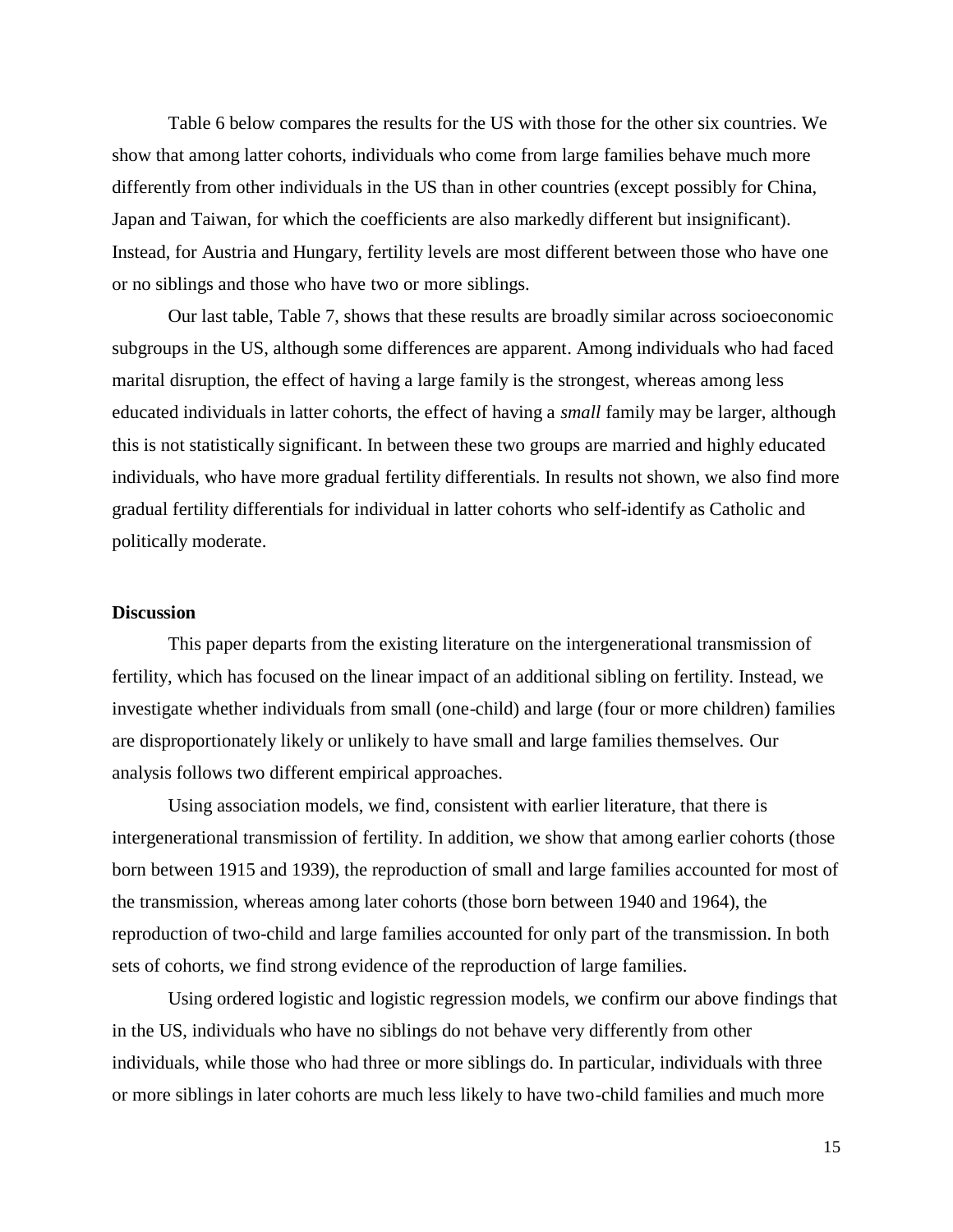|                   | <b>US</b> | Austria   | ິຕິີ<br>Hungary | China | Japan | South<br>Korea | Taiwan |
|-------------------|-----------|-----------|-----------------|-------|-------|----------------|--------|
| All cohorts       |           |           |                 |       |       |                |        |
| Gen $1 = 1$       |           |           |                 |       |       |                |        |
| Gen $1 = 2$       | 1.059     | 1.183     | 1.102           |       |       |                |        |
| Gen $1 = 3$       | 1.254**   | 1.528*    | $1.684**$       |       |       |                |        |
| $Gen1 = 4$        | $1.654**$ | 1.994**   | $1.871**$       |       |       |                |        |
| Cohorts 1915-1939 |           |           |                 |       |       |                |        |
| Gen $1 = 1$       |           |           |                 |       |       |                |        |
| Gen $1 = 2$       | 1.117     | 1.181     | $1.844**$       |       |       |                |        |
| Gen $1 = 3$       | $1.310**$ | 0.991     | 1.526           |       |       |                |        |
| Gen $1 = 4$       | $1.593**$ | $1.976**$ | $2.614**$       |       |       |                |        |
| Cohorts 1940-1964 |           |           |                 |       |       |                |        |
| $Gen1 = 1$        |           |           |                 |       |       |                |        |
| Gen $1 = 2$       | 1.000     | 1.207     | 0.824           | 0.946 | 1.015 | 1.572          | 0.614  |
| Gen $1 = 3$       | 1.204     | $2.327**$ | $1.663*$        | 1.015 | 1.177 | 2.250          | 0.681  |
| Gen $1 = 4$       | 1.694**   | $2.070**$ | 1.484           | 1.498 | 1.501 | 2.220          | 1.207  |

**Table 6: Nonlinearities in the Intergenerational Transmission of Fertility in 7 Countries (Ordered Logistic Model)**

| Table 7: Nonlinearities in the Intergenerational Transmission of Fertility in US Subgroups |  |
|--------------------------------------------------------------------------------------------|--|
| (Ordered Logistic Model)                                                                   |  |

|                        |           |           |              |           | Divorced/  | Less      | More      |
|------------------------|-----------|-----------|--------------|-----------|------------|-----------|-----------|
|                        | All       | Female    | <b>Black</b> | Married   | separated/ | than high | than high |
|                        |           |           |              |           | widowed    | school    | school    |
| <b>Reproduction of</b> |           |           |              |           |            |           |           |
| family size effects    |           |           |              |           |            |           |           |
| All cohorts            |           |           |              |           |            |           |           |
| $Gen1 = Gen2 = 1$      |           |           |              |           |            |           |           |
| $Gen1 = Gen2 = 2$      | 1.059     | 1.061     | 0.834        | 1.048     | 0.978      | 0.969     | 1.125     |
| $Gen1 = Gen2 = 3$      | $1.254**$ | $1.227*$  | 1.145        | $1.336**$ | 1.020      | 1.209     | $1.306*$  |
| $Gen1 = Gen2 = 4$      | 1.654**   | 1.690**   | 1.454*       | $1.611**$ | $1.721**$  | 1.507     | 1.499**   |
| Cohorts 1915-1939      |           |           |              |           |            |           |           |
| $Gen1 = Gen2 = 1$      |           |           |              |           |            |           |           |
| $Gen1 = Gen2 = 2$      | 1.117     | 1.001     | 0.762        | 1.178     | 0.931      | 0.808     | 1.265     |
| $Gen1 = Gen2 = 3$      | 1.310**   | 1.162     | 1.255        | $1.491**$ | 1.000      | 1.003     | 1.405     |
| $Gen1 = Gen2 = 4$      | $1.593**$ | $1.476**$ | 1.527        | $1.662**$ | $1.507**$  | 1.260     | 1.474*    |
| Cohorts 1940-1964      |           |           |              |           |            |           |           |
| $Gen1 = Gen2 = 1$      |           |           |              |           |            |           |           |
| $Gen1 = Gen2 = 2$      | 1.000     | 1.142     | 0.857        | 0.909     | 1.010      | 1.859     | 1.033     |
| $Gen1 = Gen2 = 3$      | 1.204     | $1.331*$  | 0.993        | 1.179     | 1.085      | 2.364     | 1.235     |
| $Gen1 = Gen2 = 4$      | $1.694**$ | 1.968**   | 1.296        | $1.519**$ | 1.999**    | 2.882*    | $1.468**$ |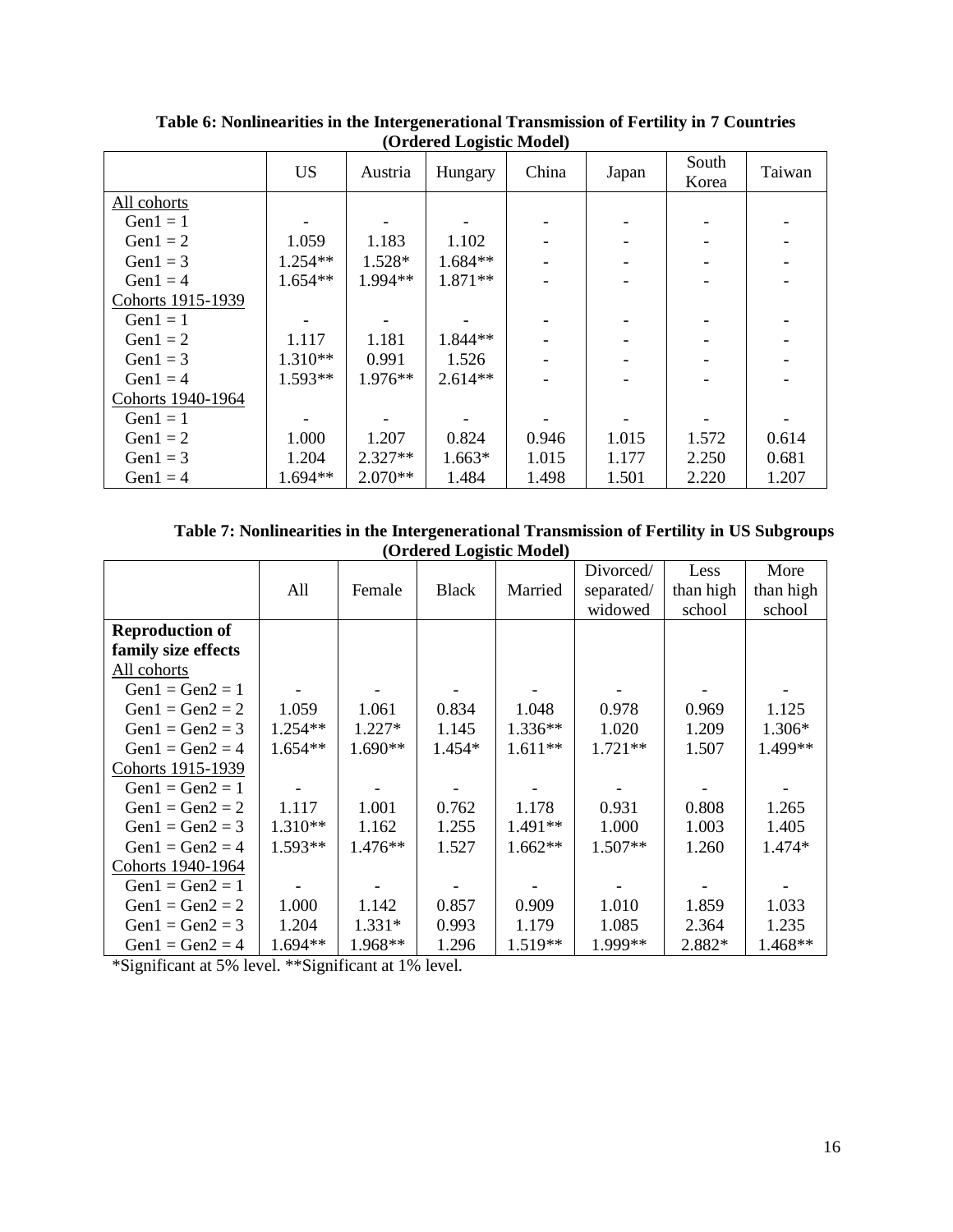likely to have large families themselves. Our evidence points to a polarization of fertility behavior within the population, which may be driven by a polarization of fertility preferences or social inequality limiting access to reproductive and economic resources.

Comparing our results across seven countries and across US subgroups with different marital status, educational levels, religions and political affiliations, we find that only in the US do individuals from large families have very different fertility from other individuals; on the other hand, this polarization of fertility behavior is found in nearly all the US subgroups we examined. One possible implication of finding strong reproduction of large families even among highly educated individuals, who are less likely to face limited access to reproductive and economic resources, is that this behavior is being driven by a polarization of fertility preferences rather than social inequality. We leave it to future research to determine whether the causes of the reproduction of large families differ between socioeconomic groups.

#### **Conclusion**

Nonlinearities in the intergenerational transmission of fertility may have particularly strong policy implications for countries with very low fertility or high social inequality. In lowfertility countries, strong reproduction of small families may further depress fertility, while in high-inequality countries, strong reproduction of large families may point to the presence of unequal access to reproductive and economic resources, as well as to a potential mechanism behind the intergenerational transmission of poverty and social inequality.

In this paper, we find little evidence of the reproduction of small families among more recent cohorts in the US or in two low-fertility European countries, Austria and Hungary. We also note that Kotte and Ludwig (2011) find little evidence that siblings' fertility affects one's own fertility. These results suggest that the perpetuation of small family sizes and low fertility ideals in low-fertility countries may be the result of peer influences or non-conducive environments for childbearing rather than family-level transmission of low fertility.

On the other hand, we find strong evidence of the reproduction of large families across various socioeconomic subgroups in the US, including highly educated individuals. Our results point to a polarization of fertility preferences in the US, as well as the potential role of unequal access to reproductive and economic resources.